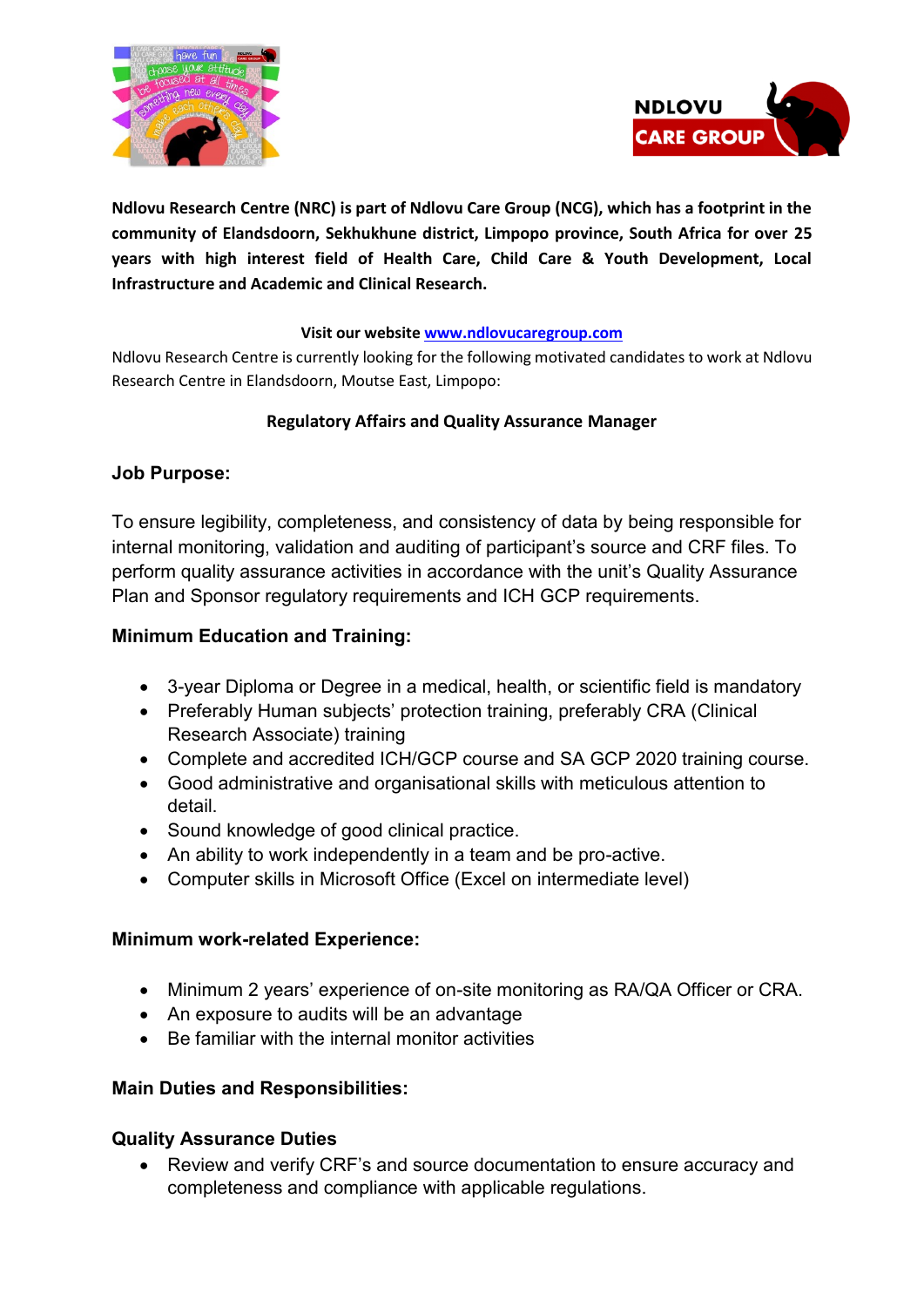- Identify trends of inconsistencies and deviations to the requirements and regulations listed above.
- Document findings relating to the monitoring of CRF's and source documents by completing SDV forms and disseminate these findings to the appropriate clinical staff.
- Ensure that SDV forms are returned timeously and include adequate documentation that findings have been resolved appropriately.
- Assist in conducting root cause analyses of problems encountered during monitoring, including drafting of CAPA (Corrective action, preventative action) plans, to ensure the overall improvement of patient safety and data quality on site.
- Develop and present training materials pertaining to Quality management activities/issues on site to all staff as required.
- Assist in reviewing specified records prior to site sponsor audits or inspections by other regulatory bodies.
- Review Site Monitoring Reports generated by monitors to assist in identifying trends and errors in completing CRF's and source documents and apply this knowledge to improve subsequent monitoring reports.
- Generate monthly monitoring reports that included a quantitative and qualitative review of source documentation and CRF's monitored.
- Ensure site readiness for new protocols Develop tools and source documents to ensure protocols are adhered to and smooth collection of required data.
- Apply knowledge of the organizational systems, structures, policies and procedures to achieve results.
- Follow through to ensure that productivity standards are consistently and accurately maintained.
- Provide appropriate resolution for tasks or deadlines not met.
- Provide CQMP reports as per the SOP.
- Be able to develop and review SOP's for study related studies.
- Take ownership for driving own career development.
- Ensure that submissions for all protocols are done timeously and accurately.
- All relevant staff are submitted and approved and/or notified.
- All relevant trackers for ethics submissions, study protocols, compliance certificates relevant to the study, relevant compliance trainings etc. are done up to date.
- Prepare RA/QA reports for the studies to be submitted to the PI and to the Ndlovu Care Group Board.
- Ensure All ethical reports are prepared and submitted timeously to the PI for approval prior to submission to relevant authorities.

# **Regulatory duties:**

- Prepare and assist in the inception of new studies using Study Readiness **Tracker**
- Ensure that all study documents / correspondence are submitted to the local ethics body (IRB/REPC) and clearance certificates are obtained before commencement of the study and during the study, as required in consultation with the PI as per sponsor/IRB/Ethics Committee and SAHPRA requirements.